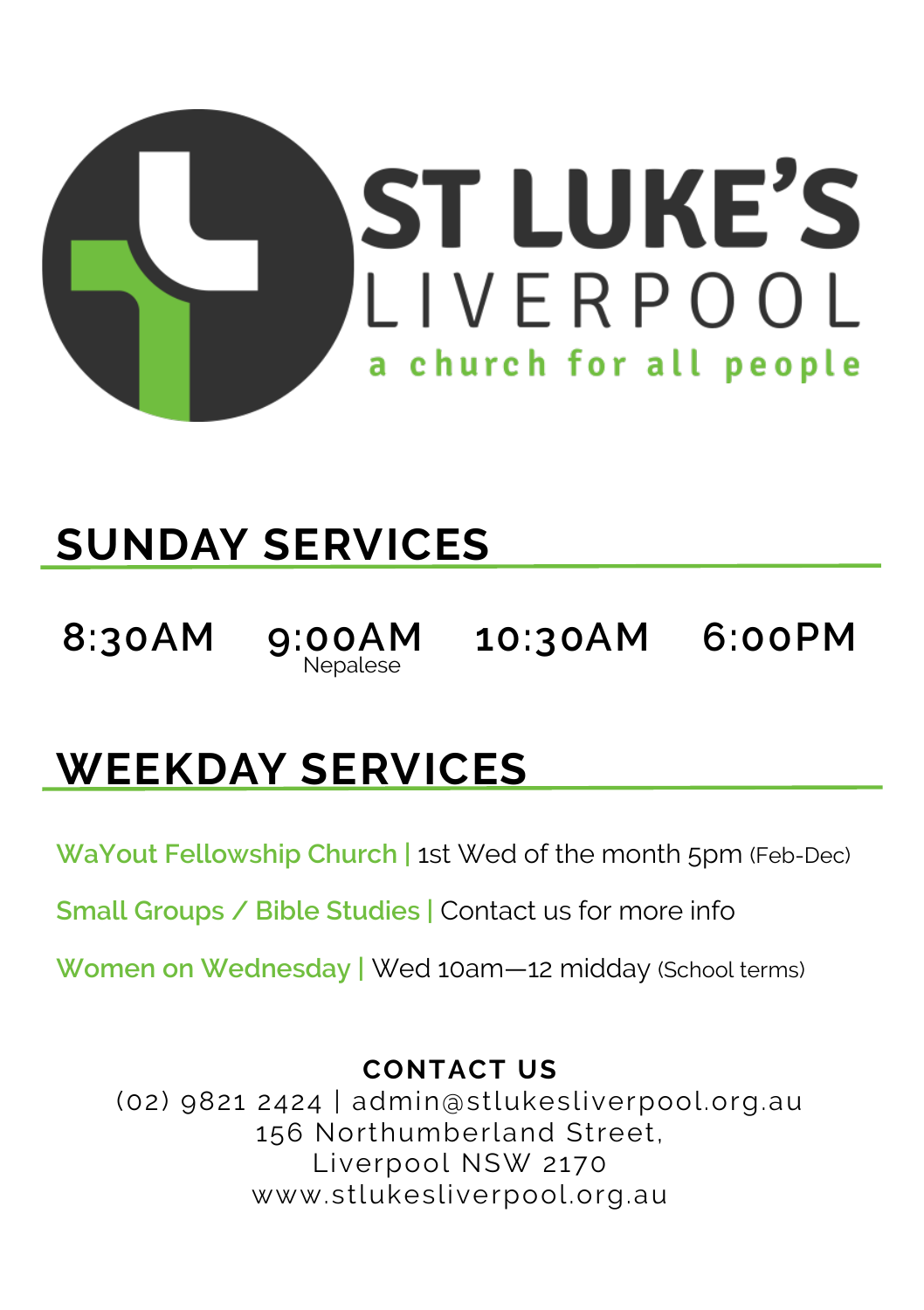# **CHILDREN & YOUTH SERVICES**

### Sunday Children's Ministries

Children Ministry programs run at 10:30am on Sundays (During School Terms)

**Crèche |** Toddlers to 3yrs old

**Caterpillar Club** | Preschool to 5yrs old

**K4C |** Kindergarten to Year 2

**Slukes |** Year 3 to Year 6

# Little Lambs Playgroup

Mondays (School terms) 9:30—11:30am For children Birth to 5 years old & their carers

#### Kids Club

Friday afternoon (During School Terms) 3.30pm-5.30pm Kindy to Year 6

# Friday Night Youth

Friday Night (During School Terms) 7:15pm—9:15pm Year 7 to Year 12 Enquires: (02) 9821 2424 | admin@stlukesliverpool.org.au

# **ENGLISH CLASSES**

# Conversation Classes for Women—EFL

English For Life (During School Terms) Thursdays 10am –12pm Enquires: (02) 9821 2424 | admin@stlukesliverpool.org.au

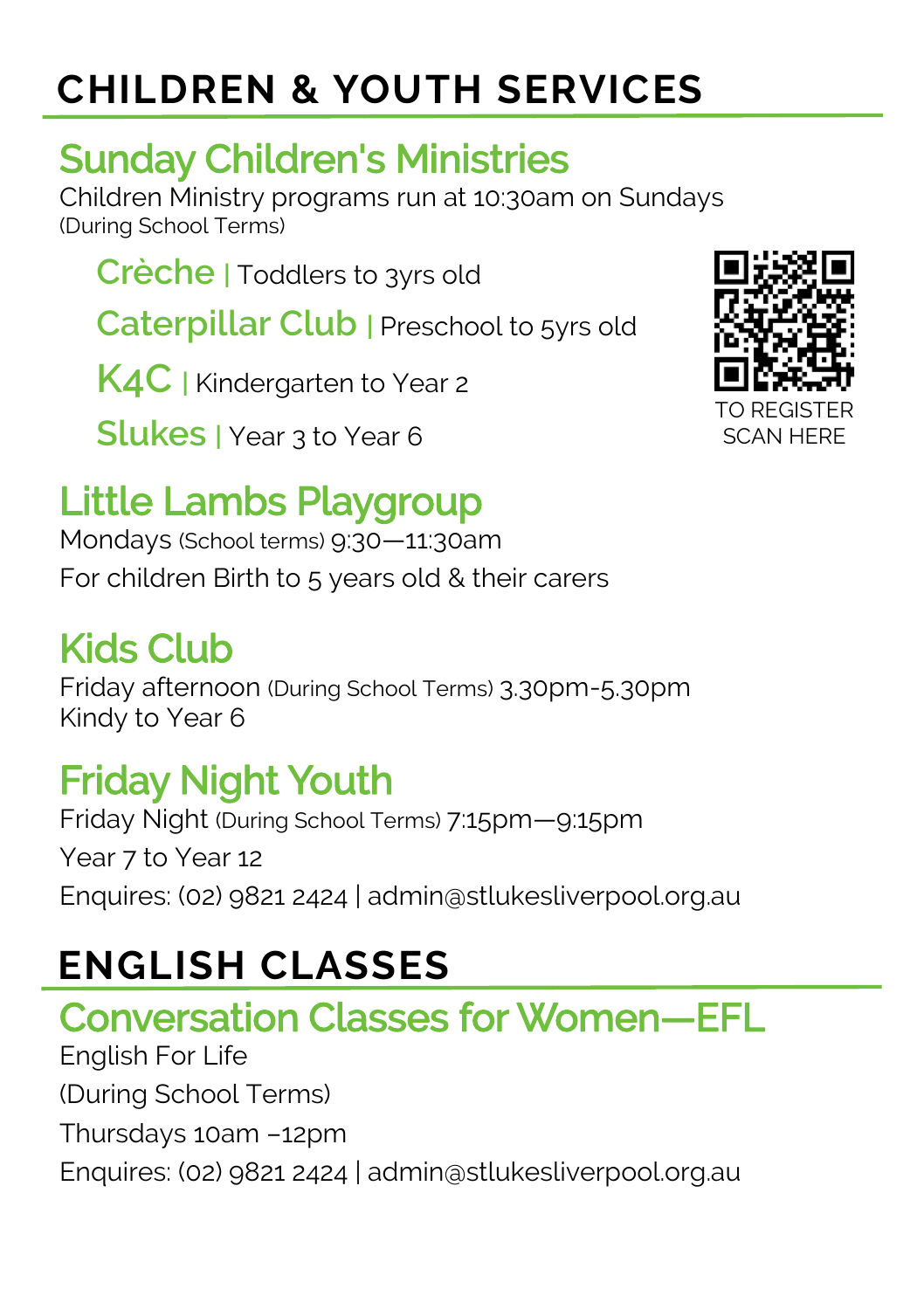# **COMMUNITY GROUPS AT ST LUKE'S**

#### Gamblers Anonymous

Mondays 7.30pm This is a "Closed Meeting" for compulsive gamblers only Enquires: Nathan 0415 938 833 | *https:/[/gaaustralia.org.au.](http://www.gaaustralia.org.au)meetings/liverpool*

### Alcoholics Anonymous

Tuesdays 6:30pm Enquires: John 0413 750 702

### Anglicare Parenting Courses

Enquires: Georgina 0409 979 875 | Maree 0427 550 242

# Australian Breastfeeding Association

2nd & 4th Friday of the month (School terms) 10am—12 midday Enquires: Sophie 0402 990 293 | *[www.breastfeeding.asn.au/local/nsw/south](http://www.breastfeeding.asn.au/local/nsw/south-western-sydney-nsw)-western-sydney-nsw*

# **COMMUNITY HELP**

# Anglicare Food & Financial Assistance

Enquires: (02) 8624 8600

# Anglicare Op Shop & Community Pantry

60 Moore St, Liverpool | Mon—Fri 9am-4.45pm & Sat 9am-2.45pm

### Anglicare Hub Liverpool

Monday to Fridays 9am-4pm 9-15 Northumberland St Liverpool

# **ST LUKE'S HISTORY BOOK**

200 years of continual ministry to the people of Liverpool. Enquires: (02) 9821 2424 | admin@stlukesliverpool.org.au Book cost \$50 (plus postage)